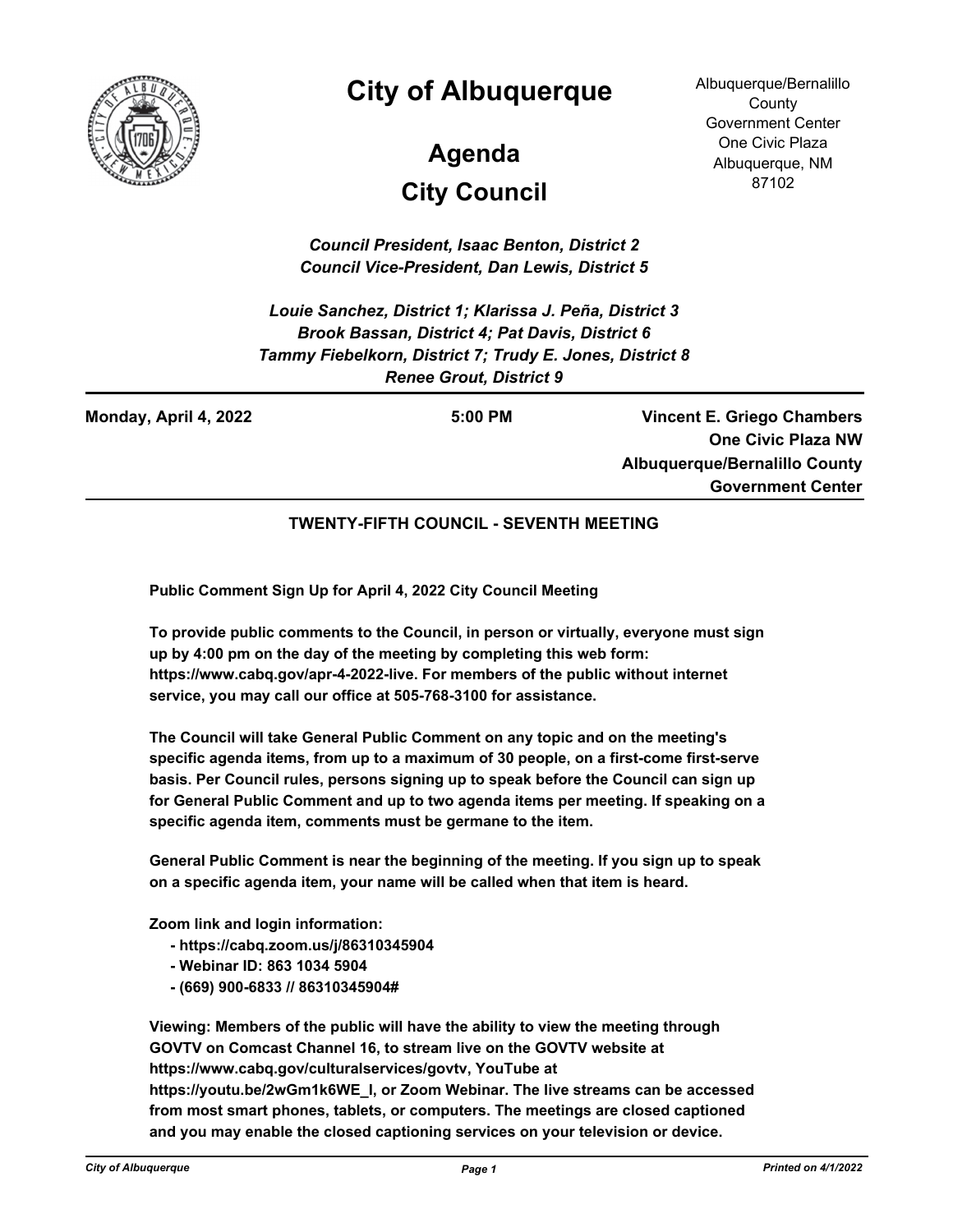## **1. ROLL CALL**

#### **2. MOMENT OF SILENCE**

**Pledge of Allegiance in English and Spanish and any other language as determined by the Council**

- **3. PROCLAMATIONS & PRESENTATIONS**
- **4. ECONOMIC DEVELOPMENT DISCUSSION**
- **5. ADMINISTRATION QUESTION & ANSWER PERIOD**
- **6. APPROVAL OF JOURNAL**

**March 21, 2022**

- **7. COMMUNICATIONS AND INTRODUCTIONS**
- **8. REPORTS OF COMMITTEES**
- **9. CONSENT AGENDA: {Items may be removed at the request of any Councilor}**
- **a.** [EC-22-8](http://cabq.legistar.com/gateway.aspx?m=l&id=/matter.aspx?key=12785) Revenue & Expense Report for First Quarter Fiscal Year 2022 **b.** [EC-22-11](http://cabq.legistar.com/gateway.aspx?m=l&id=/matter.aspx?key=12788) Legal Department's Quarterly Litigation Report for the 1st Quarter of FY

2022 (Greater than 10,000)

- **c.** [EC-22-27](http://cabq.legistar.com/gateway.aspx?m=l&id=/matter.aspx?key=12811) Report of FY/21 Outstanding Encumbrances Reappropriated in FY/22
- **d.** [EC-22-28](http://cabq.legistar.com/gateway.aspx?m=l&id=/matter.aspx?key=12812) Sunport 2 Hangar Lease and Agreement between the City of Albuquerque and Eclipse Aerospace, Inc.
- **e.** [EC-22-29](http://cabq.legistar.com/gateway.aspx?m=l&id=/matter.aspx?key=12813) Sunport 3 Hangar Lease and Agreement between the City of Albuquerque and Eclipse Aerospace, Inc.
- **f.** [EC-22-30](http://cabq.legistar.com/gateway.aspx?m=l&id=/matter.aspx?key=12814) Sunport 4 Hangar Lease and Agreement between the City of Albuquerque and Eclipse Aerospace, Inc.
- **g.** [EC-22-31](http://cabq.legistar.com/gateway.aspx?m=l&id=/matter.aspx?key=12815) Declaring a parcel on Sioux Street NW (Map 35 Tract 81A2), Albuquerque, NM 87107, Not Essential for Municipal Purposes
- **h.** [EC-22-32](http://cabq.legistar.com/gateway.aspx?m=l&id=/matter.aspx?key=12816) Approval of FY21 Audit
- **i. [EC-22-44](http://cabq.legistar.com/gateway.aspx?m=l&id=/matter.aspx?key=12843)** Mayor's re-appointment of Mr. Anthony Brian Gallegos to the Airport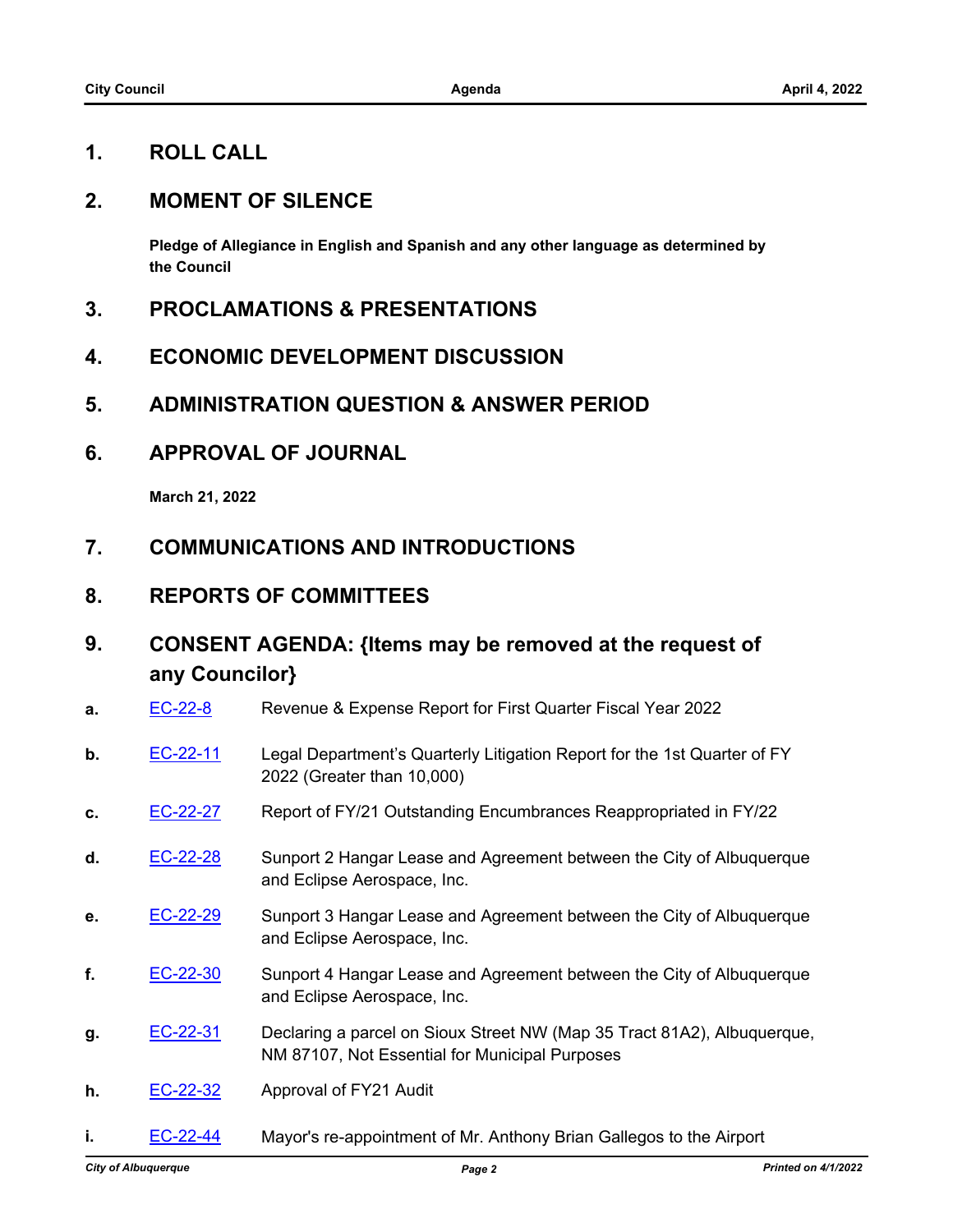#### Advisory Board

| EC-22-45 | Mayor's appointment of Dr. Shana M. Judge to the Indicators Progress |
|----------|----------------------------------------------------------------------|
|          | Commission                                                           |

- **k.** [EC-22-46](http://cabq.legistar.com/gateway.aspx?m=l&id=/matter.aspx?key=12845) Mayor's appointment of Ms. Sonya Patel to the Youth Advisory Council
- **l.** [EC-22-47](http://cabq.legistar.com/gateway.aspx?m=l&id=/matter.aspx?key=12846) Mayor's appointment of Mr. Abhishek Narahari to the Youth Advisory **Council**
- **m.** [EC-22-48](http://cabq.legistar.com/gateway.aspx?m=l&id=/matter.aspx?key=12847) Mayor's appointment of Mr. Ryan Mast to the Greater Albuquerque Active Transportation Committee
- **n.** [EC-22-49](http://cabq.legistar.com/gateway.aspx?m=l&id=/matter.aspx?key=12848) Mayor's appointment of Dr. Naomi George to the Greater Albuquerque Active Transportation Committee
- **o.** [OC-22-4](http://cabq.legistar.com/gateway.aspx?m=l&id=/matter.aspx?key=12836) 2021 Civilian Police Oversight Agency (CPOA) Semi-Annual Report
- **p. [OC-22-5](http://cabq.legistar.com/gateway.aspx?m=l&id=/matter.aspx?key=12851)** Appointing Judge Linda Vanzi (Retired) to the City Intragovernmental Conference Committee
- **q.** [OC-22-7](http://cabq.legistar.com/gateway.aspx?m=l&id=/matter.aspx?key=12857) Appointing Chris Melendrez to the South Campus TIDD Board
- **r.** [R-22-16](http://cabq.legistar.com/gateway.aspx?m=l&id=/matter.aspx?key=12864) Appropriating And Authorizing The Success Express: African American Youth Leadership Program And The Acceptance Of State Monies To The Office Of Equity And Inclusion And Providing An Appropriation To The City Of Albuquerque (Davis, by request)

#### **10. GENERAL PUBLIC COMMENTS**

**Please refer to the statement "Procedures for April 4, 2022 City Council Meeting" at the beginning of the Council Agenda.**

#### **11. ANNOUNCEMENTS**

#### **12. PUBLIC HEARINGS: {Appeals, SAD Protest Hearings}**

**a.** [AC-22-6](http://cabq.legistar.com/gateway.aspx?m=l&id=/matter.aspx?key=12842) PR-2021-0046303-VA-2021-00429-VA-2022-00044: Michael A. Lucero & Barbara J. Surbey, appeals the Zoning Hearing Examiners decision to Approve a Wall Permit-Major for a taller courtyard wall in the front yard for Lot 24, Block 54A, Four Hills Village, located at 1709 Conestoga Dr SE, zoned R-1D [Subsection 14-16-5-7(D)(3)(g)] *[Withdrawn by Appellants]*

## **13. APPROVALS: {Contracts, Agreements, and Appointments}**

**\*a.** [EC-22-52](http://cabq.legistar.com/gateway.aspx?m=l&id=/matter.aspx?key=12867) Approval of the Sixth Supplemental Agreement to add funds to Outside Counsel Legal Services between Atler Law Firm, P.C. and the City of Albuquerque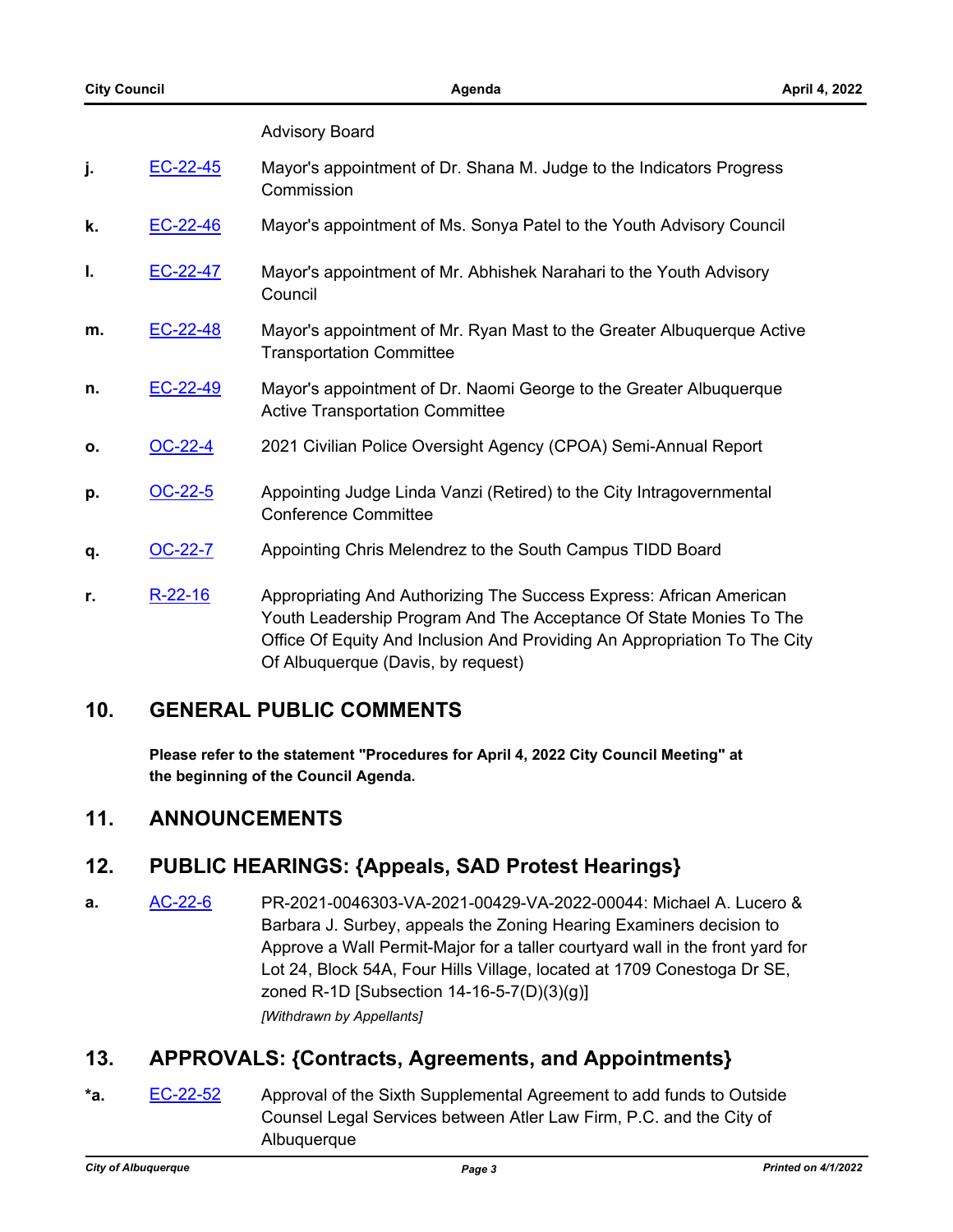#### **14. FINAL ACTIONS**

- **a. [O-21-83](http://cabq.legistar.com/gateway.aspx?m=l&id=/matter.aspx?key=12719)** Amending Chapter 9, Article 5, Part 5 Of The Revised Ordinances Of Albuquerque (The "Albuquerque Clean Indoor Air Ordinance") Regarding Public Consumption Of Cannabis Following The Enactment Of The New Mexico Cannabis Regulation Act, NMSA 1978, Section 26-2C-1 Et Seq.; Amending Restrictions in Public Outdoor Areas (Benton)
- **b.** [O-22-1](http://cabq.legistar.com/gateway.aspx?m=l&id=/matter.aspx?key=12766) C/S Amending Enactment No. O-2018-001 (Council Bill No. O-18-9) To Rescind One Eighth Of One Percent (.125%) Of The Overall Three Eighths Of One Percent (.375%) Gross Receipts Tax Imposed Thereby (Lewis)
- **c.** [O-22-9](http://cabq.legistar.com/gateway.aspx?m=l&id=/matter.aspx?key=12800) C/S Amending Enactment No. O-2018-001 (Council Bill No. O-18-9) Which Imposed A Three Eighths Of One Percent (.375%) Gross Receipts Tax (Benton, Davis, Fiebelkorn)
- **d.** [O-22-8](http://cabq.legistar.com/gateway.aspx?m=l&id=/matter.aspx?key=12798) Rescinding Enactment No. O-2021-025 (Council Bill No. O-21-80) Which Required The Use Of Project Labor Agreements On Certain Public Works Construction Projects In The City Of Albuquerque (Bassan, Jones, Lewis, Grout)
- **e.** [R-21-155](http://cabq.legistar.com/gateway.aspx?m=l&id=/matter.aspx?key=12448) A Nuisance, Substandard Dwelling Or Structure In Need Of Abatement At 1804 High St SE Within The City Limits Of Albuquerque, New Mexico Is So Ruined, Damaged And Dilapidated As To Be A Menace To The Public Comfort, Health, Peace Or Safety And That It Is To Be Required To Be Removed (Benton, by request)
- **f.** [R-22-8](http://cabq.legistar.com/gateway.aspx?m=l&id=/matter.aspx?key=12839) Enabling And Directing The Parks And Recreation Department To Review And Make Recommendations For The Management Of The Open Space Trust Fund, Review And Recommend Updates To Sections One And Two Of The Rank 2 Albuquerque Major Public Open Space Facility Plan, And Make Recommendations For Increasing Equitable Access To Parks, Open Space, And To Provide Outdoor Environmental Education Programs (Benton)
- **g.** [M-22-2](http://cabq.legistar.com/gateway.aspx?m=l&id=/matter.aspx?key=12860) The City Of Albuquerque City Council Urges The U.S. Federal Government To Support The United Nations Treaty On The Prohibition Of Nuclear Weapons, Reaffirming Albuquerque As A Nuclear Weapons Free Zone (Fiebelkorn, Davis, Benton)

## **15. OTHER BUSINESS: {Reports, Presentations, and Other Items}**

**a.** [EC-22-51](http://cabq.legistar.com/gateway.aspx?m=l&id=/matter.aspx?key=12866) Veto of O-22-3, Repealing Enactment No. O-2019-008 (Council Bill No. O-19-48) Which Enacted Article 17, Chapter 13, ROA 1994, "The Albuquerque Clean & Green Retail Ordinance" Which Limited The Use Of Plastic Single-Use Carryout Bags, Created A Clean & Green Business Program, And Provided For Administrative Enforcement Regulations